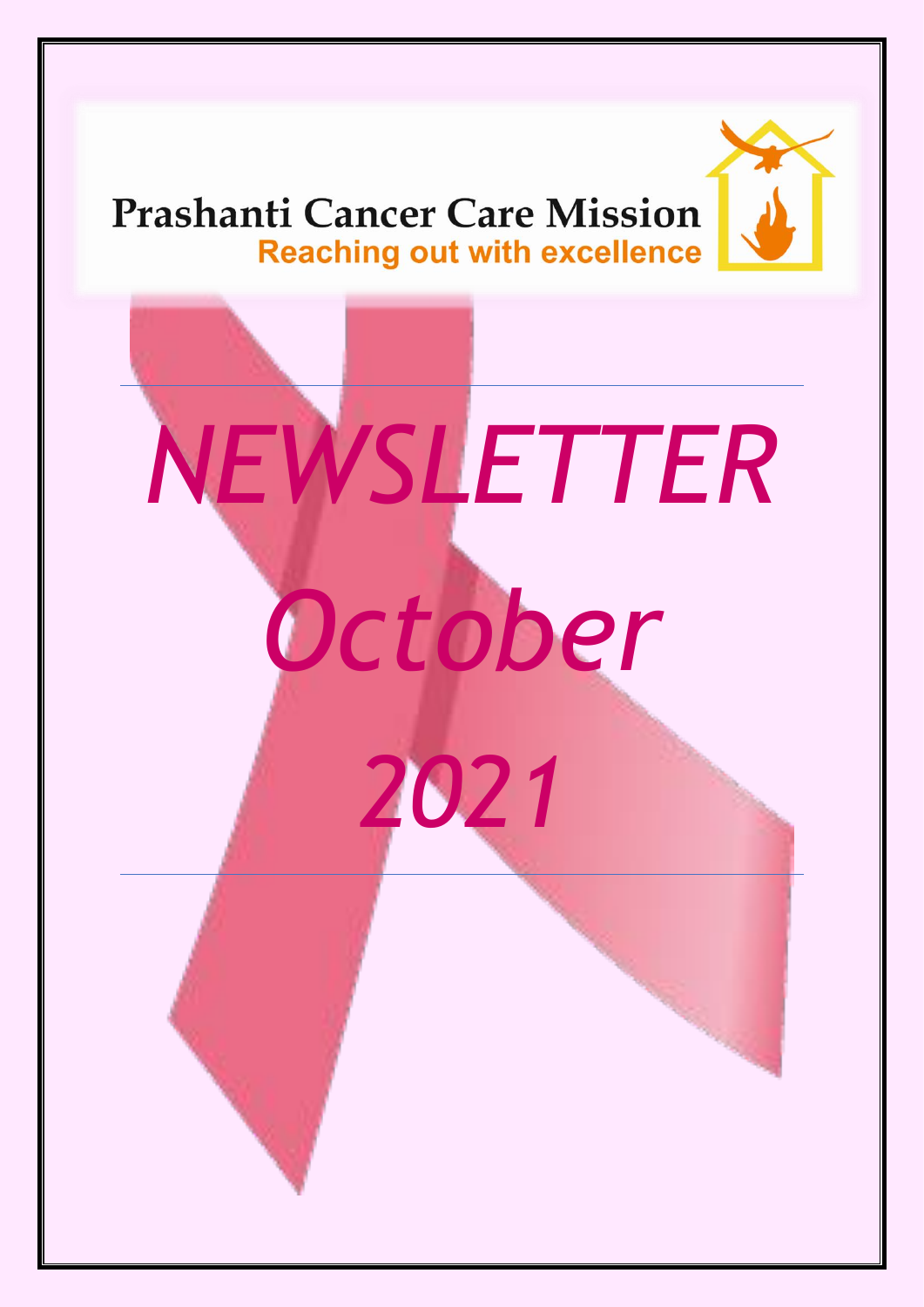## **1. Dr Koppiker presented a talk at the 24th Breastics - Breast Oncoplastics Virtual Conference**

Dr Koppiker gave a talk at the  $24<sup>th</sup>$  Breastics: Breast Oncoplastics Virtual Conference on  $26<sup>th</sup>$ September 2021. He presented his work on Extreme Oncoplasty at the conference. The talk was very well received by the audience and was followed by a question and answer session



## Session - 2: Video Based Session (01.40 pm onwards)

Chairpersons: Deo SVS, Chitresh Kumar, Rohit Kumar - 3 min

- 1. Type -1 Oncoplasty
- Vijay D (7 min)
- 2. Therapeutic Mammoplasty Navneet Kaur (7 min)
- 3. Roundblock Technique
- *Geeta K (7 min)*

- 4. LICAP
- 5. Extreme Oncoplasty
- 6. SLNB using ICG
- Nita Nair (8 min) - Koppiker C (8 min)
- Somshekhar SP (8 min)

#### Session Break  $-1$  min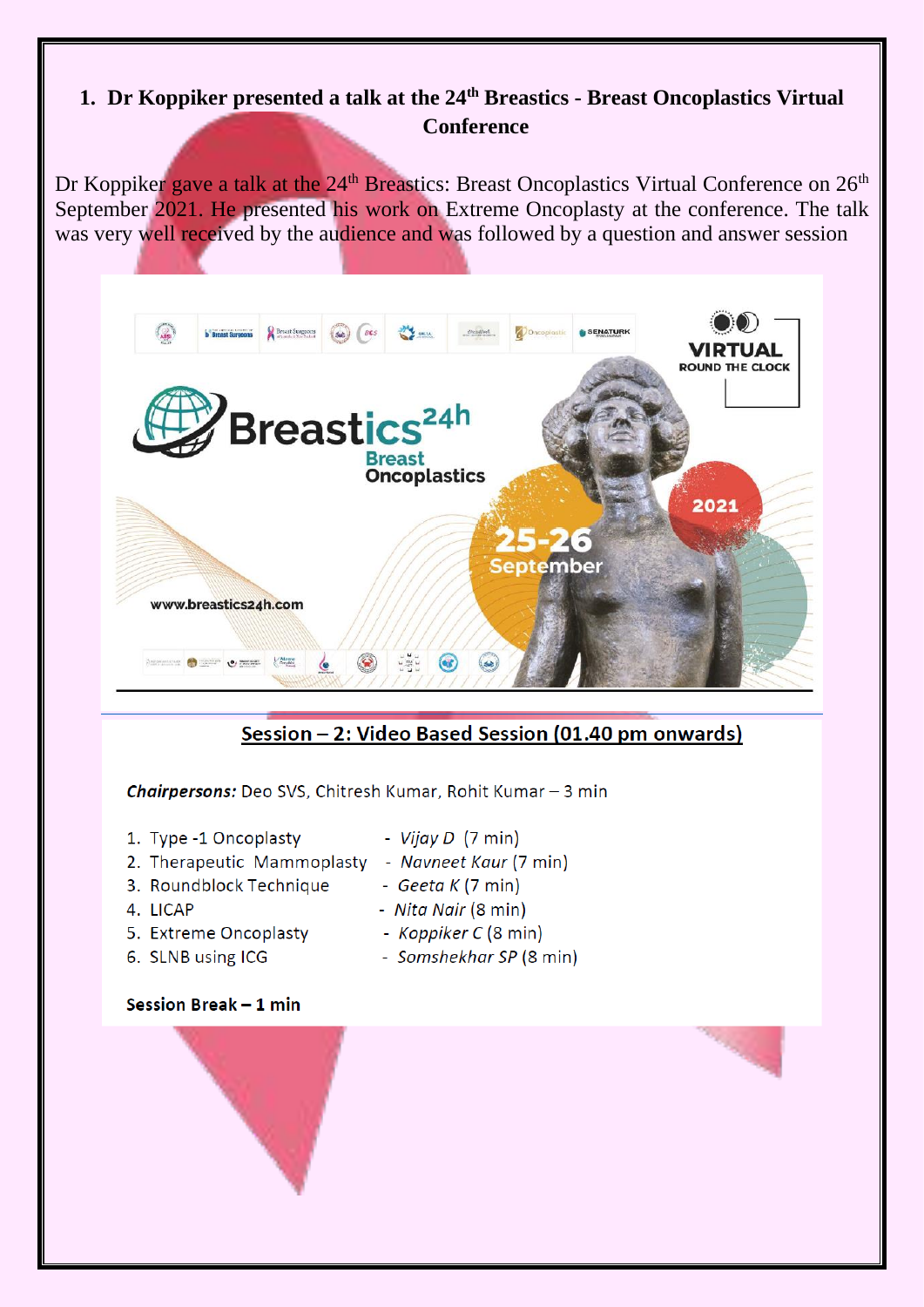## **2. Ms. Laleh Busheri will be presenting ' Breast cancer biobank from a single institutional cohort in an urban setting in India' at the Advanced Breast Cancer Sixth International Consensus Conference (ABC6)**

Ms. Busheri will be presenting the work 'Breast cancer biobank from a single institutional cohort in an urban setting in India' at part of the Patient Advocacy Program in ABC6 Virtual Conference at Lisbon, Portugal to be held between 4-6<sup>th</sup> November 2021.

The talk aims to highlight breast cancer database and tissue repository work done at CTCR-PCCM. The aim is to profile breast cancers in an Indian cohort, this work consists of retrospective cohort consented and annotated patient data and tissue samples collected and curated from breast cancer patients who visited our unit from 2010-2018. Ms. Laleh Busheri conceptualized and initiated this project with the vision that cancer tissue repositories with annotated patient data have been proven to be immensely important to understand cancer profiles and identify targeted and personalized therapies (eg. TCGA). This work will prove one such valuable resource within the country as well as globally to aid in understanding of breast cancer in an Indian cohort.



## **3. Dr. Koppiker is a 'co-editor in chief' for Journal of Oncoplastic Surgery, USA and will be contributing an editorial article for the first issue.**

Dr. Koppiker will be contributing an editorial article for the first issue of the Jounral of Oncoplastic Surgery, USA. It is an official journal for Society of Oncoplastic Surgery (SOS), CA, USA. Dr. Koppiker is on the Board of Directors, SOS. For the editorial he will describe his journey as an oncoplastic surgeon in a developing country and his views on the future of Oncoplastic Breast Surgery in India.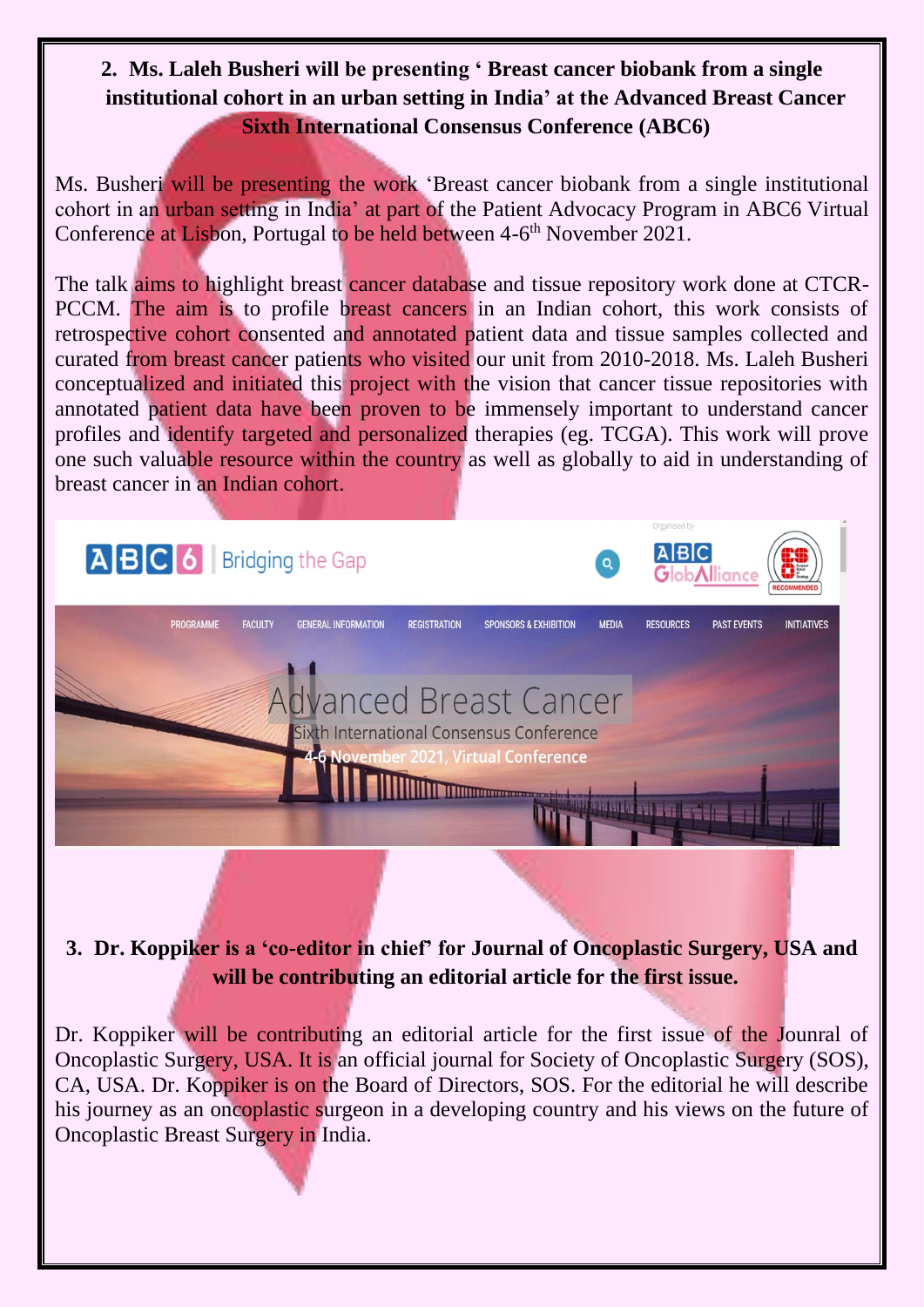#### **4. Dr. Madhura Kulkarni's paper got accepted in the journal 'Stem Cells'**

Dr. Madhura Kulkarni's paper 'A Runx1-enhancer element eR1 identified lineage restricted mammary luminal stem cells ' got accepted in the international journal Stem Cells. The work describes role of the protein Runx1 in stem cell as well as how it may affect breast cancer development.

#### **5. PCCM will be starting a Yoga Clinic for cancer patients**

A holistic approach to cancer treatment is the core philosophy at PCCM-Orchids Breast Health Centre. The practice of Yoga is known to help reduce stress, anxiety and overall positively affects the quality of life. PCCM will be starting online Yoga Sessions for breast cancer patients. Please contact the clinic to sign up for these sessions. Also follow us on Instagram (@orchidsbreasthealthpune), Facebook [\(https://www.facebook.com/koppiker/\)](https://www.facebook.com/koppiker/) and Twitter (@KoppikerCb)

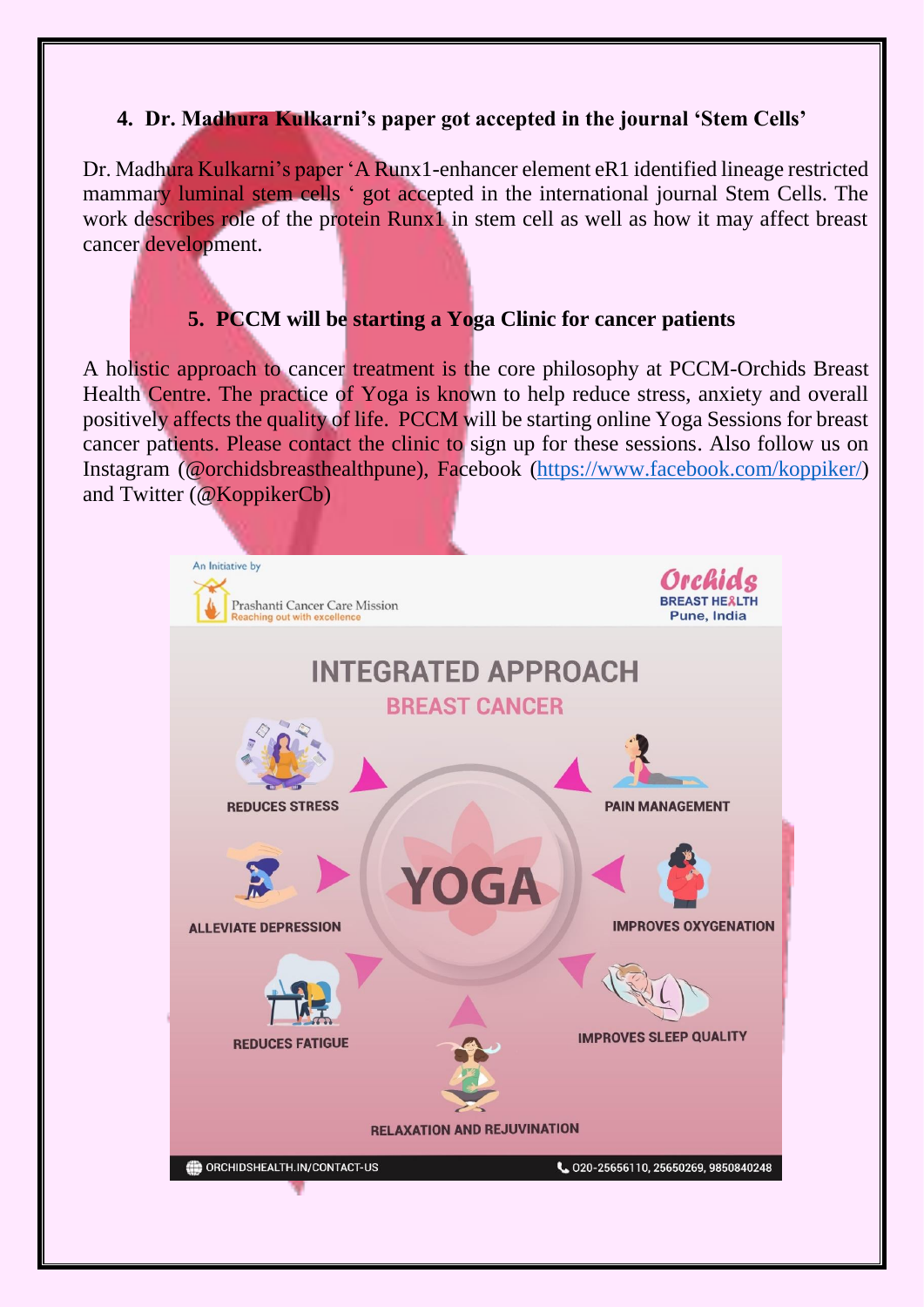- **6. Freeships for Diagnostics, Surgery, Chemotherapy, Onco-Pharmacy, Clinical Procedures and Consultations at Orchids Breast Health in September 2021**
	- ❖ **23 PATIENTS RECEIVED FREESHIP AND MAJOR CONCESSIONS ON BREAST SURGERY**



❖ **30 PATIENTS RECEIVED FREE CHEMOTHERAPY AND 74 PATIENTS RECEIVED MAJOR CONCESSIONS AT OUR DAY CARE CENTRE FOR CHEMOTHERAPY**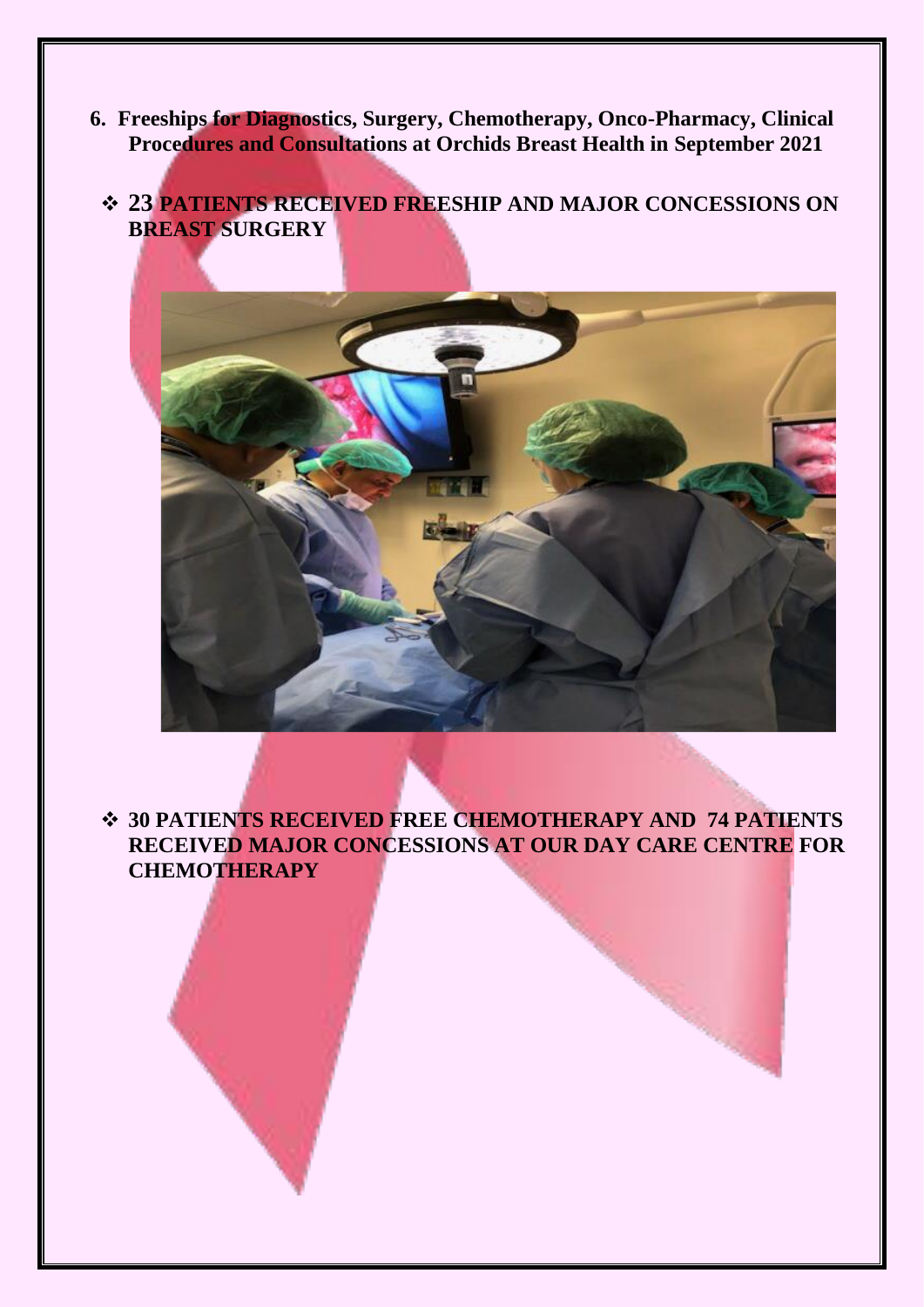

❖ **210 PATIENTS RECEIVED FREE & CONCESSIONAL MEDICINES FROM OUR ONCO-PHARMACY**



❖ **96 PATIENTS RECEIVED FREE AND CONCESSIONAL MAMMOGRAPHY**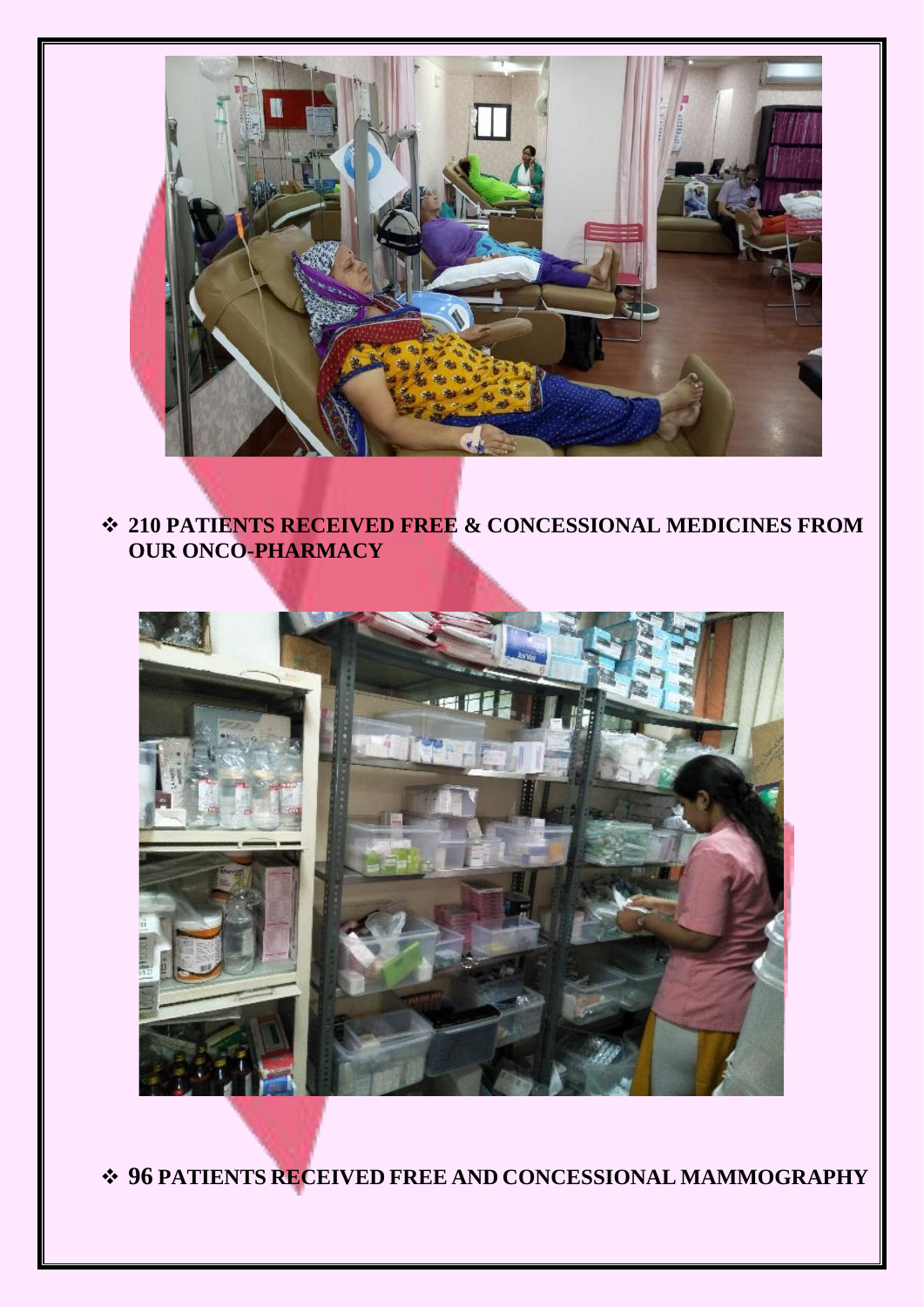

## ❖ **133 PATIENTS RECEIVED FREE AND CONCESSIONAL SONOGRAPHY**



❖ **15 PATIENTS RECEIVED FREE AND CONCESSIONAL BIOPSY & VAB PROCEDURES (FOR REMOVAL OF FIBROIDS ETC).**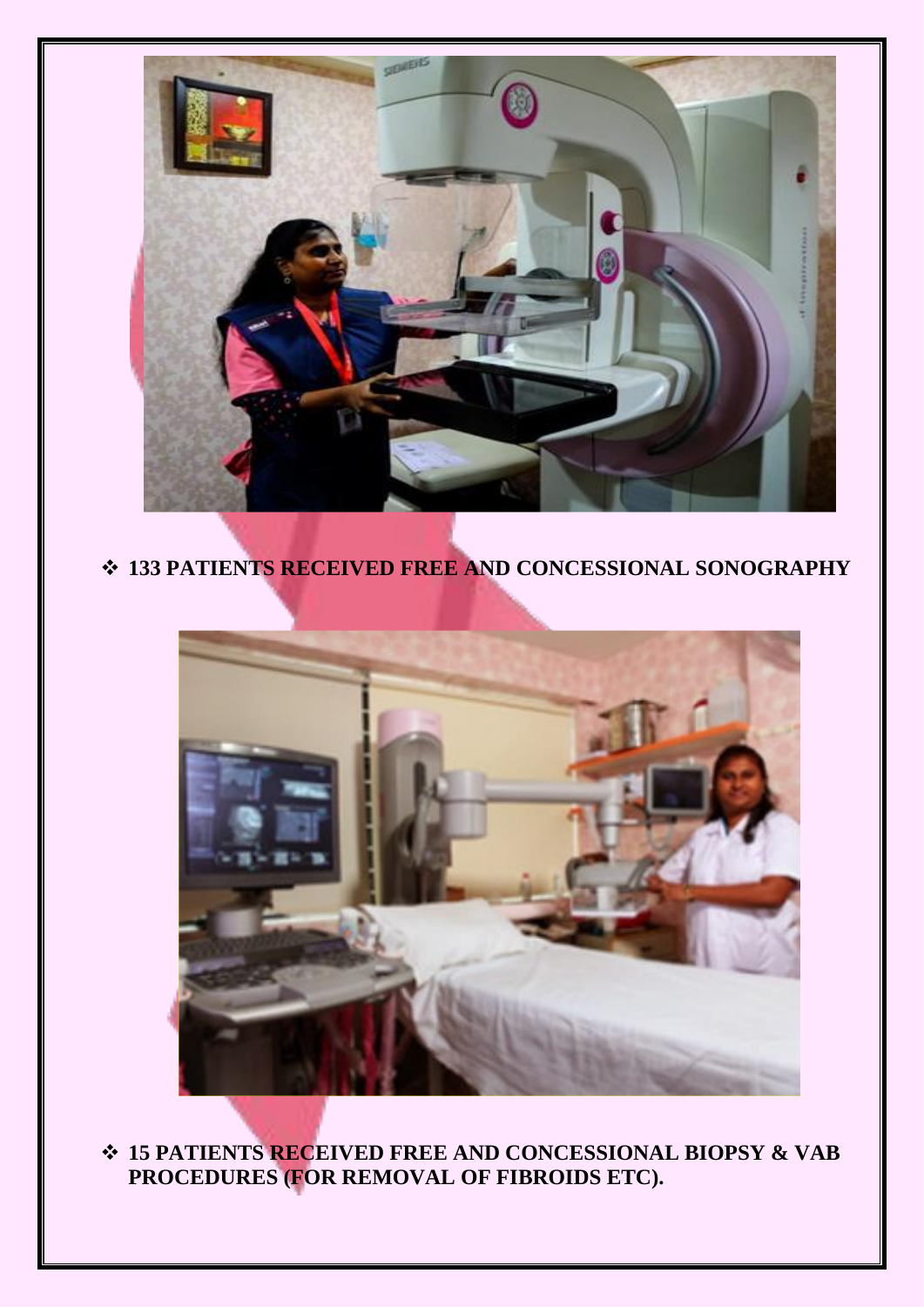#### **7. PCCM appeals for support and donations to help save breast cancer patients**

We are ever grateful for your generosity and donations over the years that have helped save the lives of over 1000 young girls & women annually.

Many of them are alive with their families & loved one because of your generosity and big heart. Last year, because of your contributions we have been able to successfully treat over 3000 unaffording women with breast cancer through full freeships and major concessions in surgery, chemotherapy, radiation, free biopsies, diagnostics and much more, enabling them through the bewildering maze of challenges the disease brings through its wake  $\&$  hand holding them to lead a normal life after cancer.

This year the unprecedented COVID-19 pandemic has presented challenges to the cancer patients and their families. Prashanti Cancer Care Mission has made every effort that no unaffording patient seeking our help is turned away.

This pandemic period has posed a huge challenge to needy patients, their care givers and Prashanti. We are striving to be able to take care of each and every woman coming for freeships and treatments.

We are now appealing to you for your support and generous donations, to help these young women battling with breast cancer to be able to get free treatment from us, so that no patient is turned away without help.

Every small amount from you would help save the lives of these women and allow them to live a healthy life with their loved ones.

Following are the details through which you can donate to Prashanti You may donate via either of the two options:

**1. Through the donation page on the website: <https://www.prashanticancercare.org/donations.php>**

**or**

## **2. Send us a cheque in favour of "Prashanti Cancer Care Mission" Address: 1,2 Kapilvastu, Senapati Bapat Road, Pune, Maharashtra 411016**

Please mail your Full Name, PAN Card copy, Mobile Number and Address proof to accounts@prashanticancercare.org so as to enable us to courier or email to you the 80G tax exemption certificate and donation receipt.

Every donation will receive a Receipt, benefit of Tax Deduction under 80G of IT Act 1961 and a Thank you Letter within a week or two.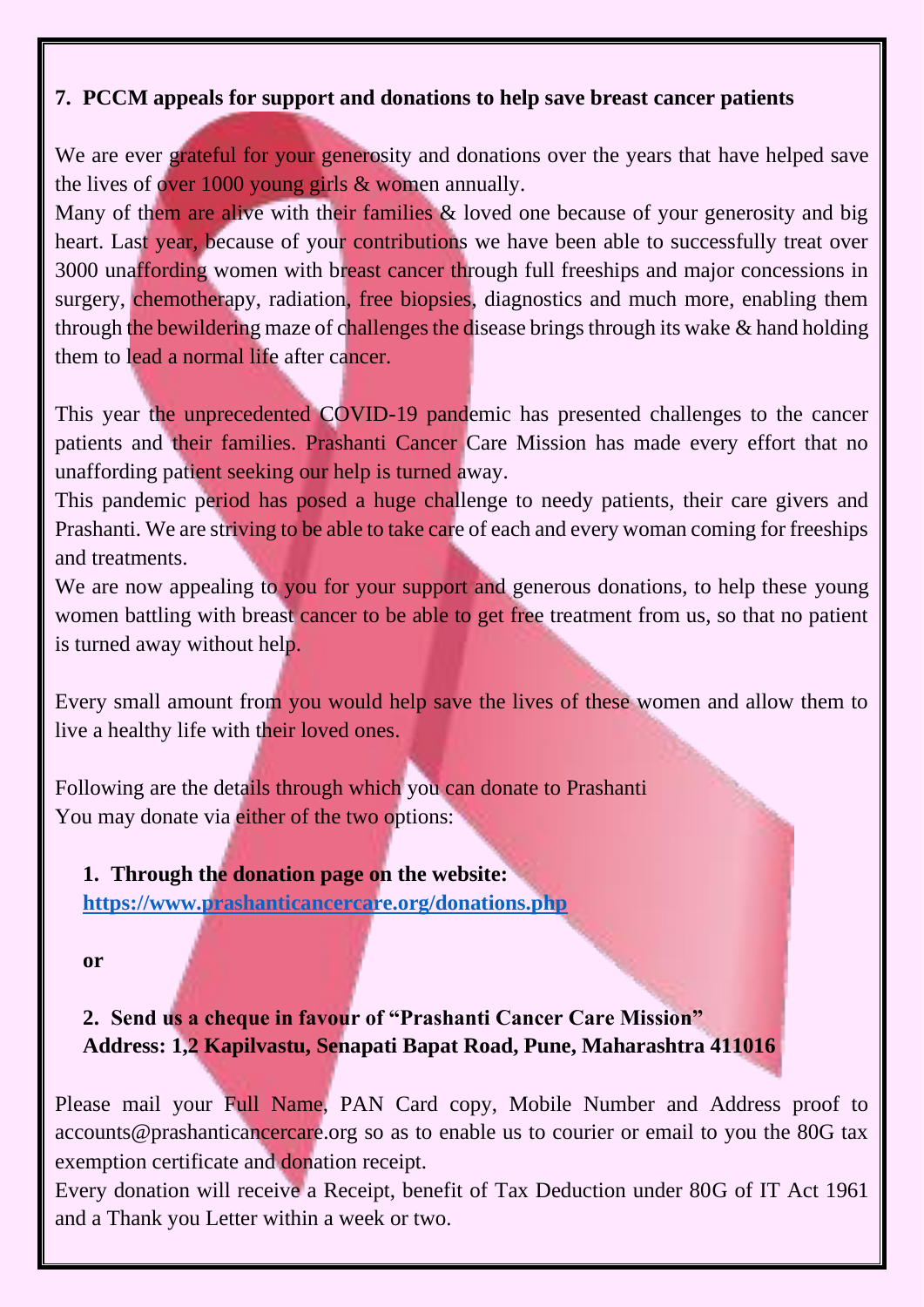For any queries, please feel free to contact me personally on 9850251000. A big thank you once again for all the support over the years. Without your help, it would be impossible to do what we do. God Bless and wishing you and your family a blessed life.

## **8. Testimonial by Surgeons in the M.Ch Program**

In 2017, Dr. Koppiker started the M.Ch Program in Breast Oncoplasty in association with University of East Anglia (UEA), UK. Having trained 500+ surgeons, Dr. Koppiker envisioned this structured program to teach and pass-on his expertise to budding young surgeons. It is based on the award winning UEA's 'Masters in Oncoplastic Breast Surgery' program designed to provide cutting-edge skills to aspiring surgeons and physicians. Three batches have been trained with young physicians from India, Indonesia, Nepal, Maldives, Bangladesh, Sri Lanka, Malaysia gaining hands-on experience in Oncoplastic techniques.

Dr. Jacobus, practising at Oncology Surabaya Hospital in East Java, Indonesia, is a graduate from the  $1<sup>st</sup>$  M.Ch batch and describes his experiences and the impact of the training on his career.



For the full video please access the link below:

[https://drive.google.com/drive/folders/1-QPP-d1z8mgFpwP1JqMBY8X9L6DZ\\_30e?usp=sharing](https://drive.google.com/drive/folders/1-QPP-d1z8mgFpwP1JqMBY8X9L6DZ_30e?usp=sharing)

#### **9. Testimonials of a few patients who were adopted for Freeship in September 2021**

#### **1. Shweta Kalanikar**

Since the first day I stepped into Orchids, I have not had a single negative experience. Dr. Koppiker is the finest of the doctors and the guidance he provides is absolutely reassuring and secure.

Special thanks to Dr. Chetan Deshmukh for being an absolute "Task Master' by attending all my call at odd hours as well. The response time is amazing and I know I am in safe hands.